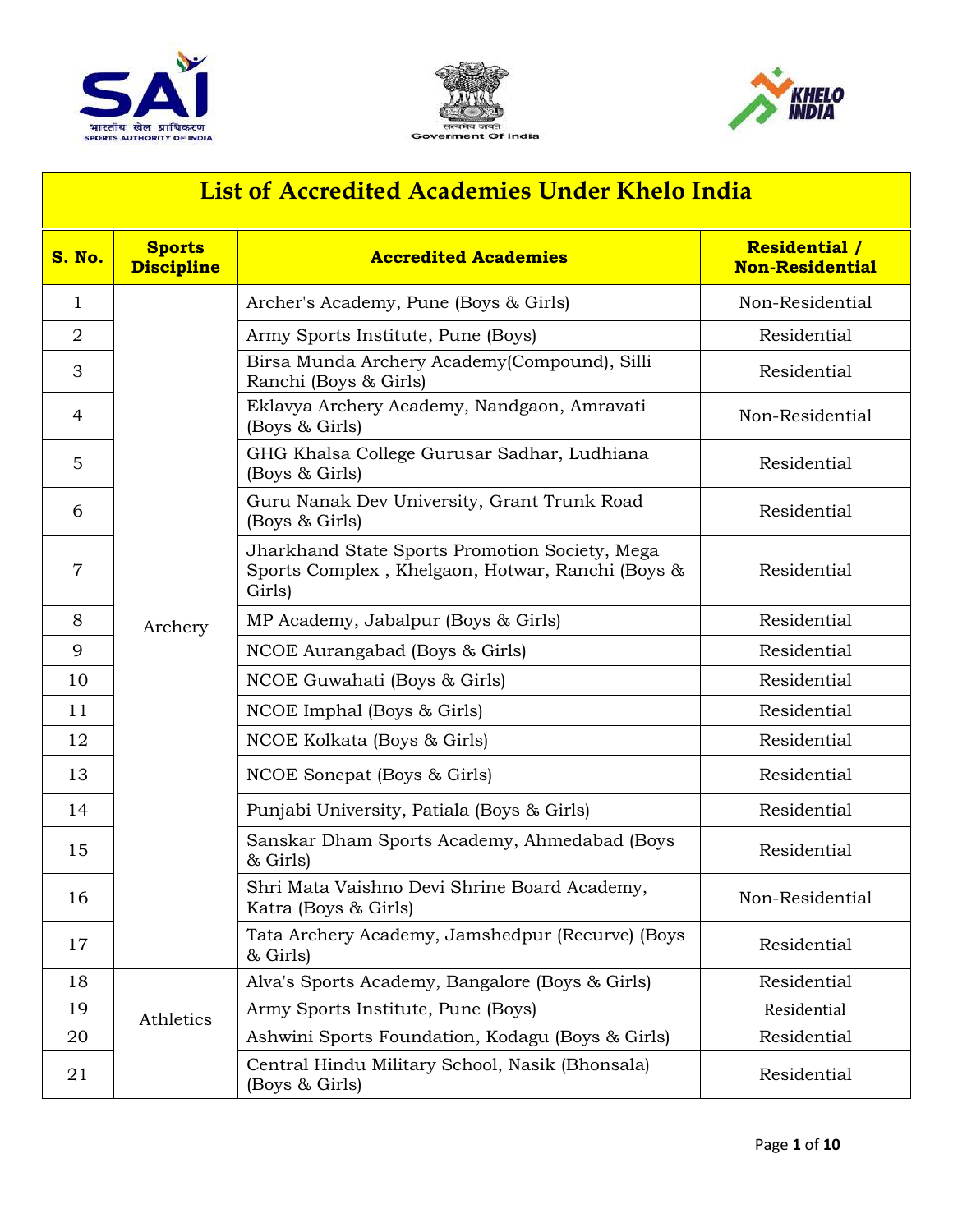| S. No. | <b>Sports</b><br><b>Discipline</b> | <b>Accredited Academies</b>                                                                                                 | <b>Residential /</b><br><b>Non-Residential</b> |
|--------|------------------------------------|-----------------------------------------------------------------------------------------------------------------------------|------------------------------------------------|
| 22     |                                    | Christ College Irinjalakuda, Thrissure, Kerala (Boys<br>& Girls)                                                            | Residential                                    |
| 23     |                                    | Composite sports pre-university college, Belagavi,<br>Karnataka (Boys)                                                      | Residential                                    |
| 24     |                                    | GHG Khalsa College Gurusar Sadhar, Ludhiana<br>(Boys & Girls)                                                               | Residential                                    |
| 25     |                                    | Inspire Institute of Sports, Bellary (Boys & Girls)                                                                         | Residential                                    |
| 26     |                                    | Jharkhand State Sports Promotion Society, Mega<br>Sports Complex, Khelgaon, Ranchi (Boys & Girls)                           | Residential                                    |
| 27     |                                    | Kalinga Institute of Industrial Technology,<br>Bhubaneswar (Boys & Girls)                                                   | Residential                                    |
| 28     |                                    | KLE Academy of Athletics & Swimming, Nehru<br>Nagar, Belagavi, Karnataka (Boys & Girls)                                     | Residential                                    |
| 29     |                                    | Lyallpur Khalsa College & Punjab & Sind Bank<br>Hockey Acad, Jal, GT Road Jalandhar (Boys & Girls)                          | Residential                                    |
| 30     | Athletics                          | Manik Sports Academy Under Shri Manik Prabhu<br>Shikshan Samiti, Manik Nagar, Taluka Humnabad,<br>Dist-Bidar (Boys & Girls) | Residential                                    |
| 31     |                                    | MAR Athnasius Sports Academy, Ernakulam (Boys<br>$&$ Girls)                                                                 | Residential                                    |
| 32     |                                    | MP Academy, Bhopal (Boys & Girls)                                                                                           | Residential                                    |
| 33     |                                    | NCOE Bengaluru (Boys & Girls)                                                                                               | Residential                                    |
| 34     |                                    | NCOE Bhopal (Boys & Girls)                                                                                                  | Residential                                    |
| 35     |                                    | NCOE Dharamshala (Girls)                                                                                                    | Non-Residential                                |
| 36     |                                    | NCOE Guwahati (Boys & Girls)                                                                                                | Non-Residential                                |
| 37     |                                    | NCOE Imphal (Boys & Girls)                                                                                                  | Residential                                    |
| 38     |                                    | NCOE Kolkata (Boys & Girls)                                                                                                 | Residential                                    |
| 39     |                                    | NCOE LNCPE (Boys & Girls)                                                                                                   | Residential                                    |
| 40     |                                    | NCOE Lucknow (Boys & Girls)                                                                                                 | Residential                                    |
| 41     |                                    | NCOE Patiala (Boys & Girls)                                                                                                 | Residential                                    |
| 42     |                                    | NCOE Sonepat (Boys & Girls)                                                                                                 | Residential                                    |
| 43     |                                    | SDAT Middle and Long Distance Academy, SDAT<br>Stadium Thiruvanmalai (Boys & Girls)                                         | Non-Residential                                |
| 44     |                                    | SDAT Sprints and Jumps Academy, DR MGR<br>Stadium Madurai (Boys & Girls)                                                    | Non-Residential                                |
| 45     |                                    | Sports Authority of Gujarat, Kheda (Boys & Girls)                                                                           | Residential                                    |
| 46     |                                    | Sports Hostel Odisha, Kalinga Stadium Complex,<br>Nayapalli, Bhubaneshwar (Boys & Girls)                                    | Residential                                    |
| 47     |                                    | Usha School of Athletics, Khozikode (Boys & Girls)                                                                          | Residential                                    |
| 48     |                                    | Arunachal State Badminton Association, Itanagar<br>(Boys & Girls)                                                           | Non-Residential                                |
| 49     | Badminton                          | Asian Badminton Centre of Excellence Pvt. Ltd.,<br>Hyderabad (Boys & Girls)                                                 | Residential                                    |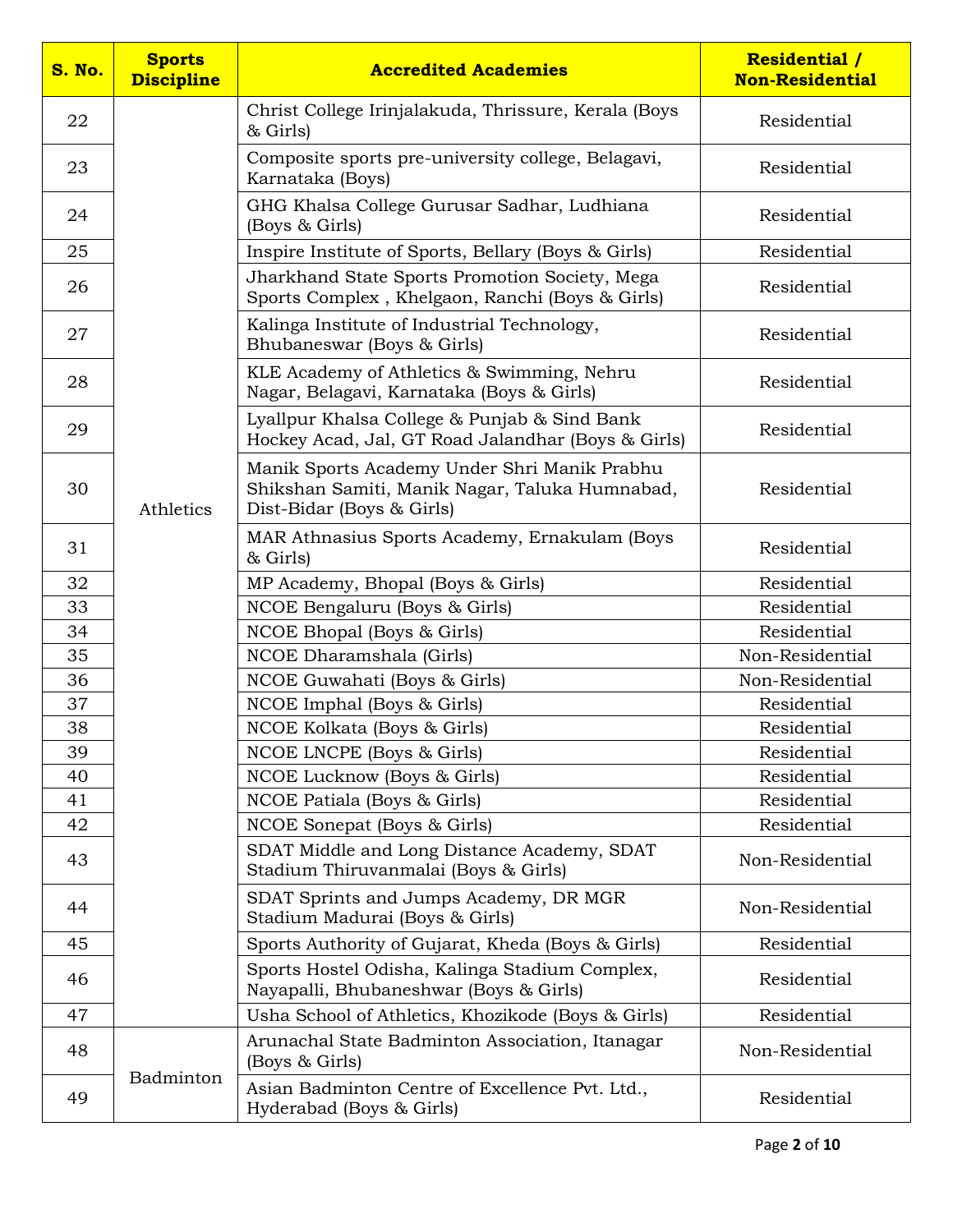| S. No. | <b>Sports</b><br><b>Discipline</b> | <b>Accredited Academies</b>                                                                                                 | <b>Residential /</b><br><b>Non-Residential</b> |
|--------|------------------------------------|-----------------------------------------------------------------------------------------------------------------------------|------------------------------------------------|
| 50     |                                    | BBD UP Badminton Academy, Lucknow (Boys &<br>Girls)                                                                         | Residential                                    |
| 51     |                                    | Centre for Sports Excellence PVT Ltd, Bangalore<br>(Boys & Girls)                                                           | Non-Residential                                |
| 52     |                                    | Chetan Anand Badminton Academy, Hyderabad<br>(Boys & Girls)                                                                 | Residential                                    |
| 53     |                                    | Eklavya Krida Sankul, Khandesh College Education<br>Society, MJ College Campus, Jilha Peth, Jalgaon<br>(Boys & Girls)       | Residential                                    |
| 54     |                                    | Ganguly Prasad Badminton Academy, Hyderabad<br>(Boys & Girls)                                                               | Residential                                    |
| 55     |                                    | Hatsun Badminton Centre, Thiruthangal, Dist-<br>Virudhunagar (Boys & Girls)                                                 | Residential                                    |
| 56     |                                    | Karnataka Badminton Association, 4, Jasma Bhavan<br>Road, Vasanth Nagar, Bengaluru (Boys & Girls)                           | Residential                                    |
| 57     |                                    | Kayns Badminton Academy, Telangana (Boys &<br>Girls)                                                                        | Residential                                    |
| 58     | Badminton                          | Level UP Sports Pvt Ltd, Sarjapur, Bangaluru (Boys<br>& Girls)                                                              | Residential                                    |
| 59     |                                    | Malik Badminton Academy, Sonepat (Boys & Girls)                                                                             | Non-Residential                                |
| 60     |                                    | Manik Sports Academy Under Shri Manik Prabhu<br>Shikshan Samiti, Manik Nagar, Taluka Humnabad,<br>Dist-Bidar (Boys & Girls) | Residential                                    |
| 61     |                                    | MLR Institute of Technology, Hyderabad (Boys &<br>Girls)                                                                    | Residential                                    |
| 62     |                                    | Pt Deen Dayal Khel Academy, IPS College, Gwalior,<br>Madhya Pradesh (Boys & Girls)                                          | Residential                                    |
| 63     |                                    | Pullela Gopichand Badminton Foundation,<br>Hyderabad (Boys & Girls)                                                         | Residential                                    |
| 64     |                                    | SAI Pullela Gopichand National Academy,<br>Hyderabad (Boys & Girls)                                                         | Residential                                    |
| 65     |                                    | SAI Regional Academy, Bhuvneshwar (Boys & Girls)                                                                            | Residential                                    |
| 66     |                                    | SAI Regional Academy, Guwahati (Boys & Girls)                                                                               | Residential                                    |
| 67     |                                    | SDAT Badminton Academy Madurai, DR MGR<br>Stadium Madurai (Boys & Girls)                                                    | Non-Residential                                |
| 68     |                                    | SDAT Badminton Academy, Aquatic Complex<br>Velachery (Boys & Girls)                                                         | Non-Residential                                |
| 69     |                                    | SE Transtadia Academy, Ahmedabad (Boys & Girls)                                                                             | Non-Residential                                |
| 70     |                                    | Shining Star Academy, Bahadurgarh (Boys & Girls)                                                                            | Residential                                    |
| 71     |                                    | Suchitra Badminton Academy, Hyderabad (Boys &<br>Girls)                                                                     | Residential                                    |
| 72     |                                    | Suder Education Society Trust (Jawla Gutta<br>Badminton Academy) (Boys & Girls)                                             | Residential                                    |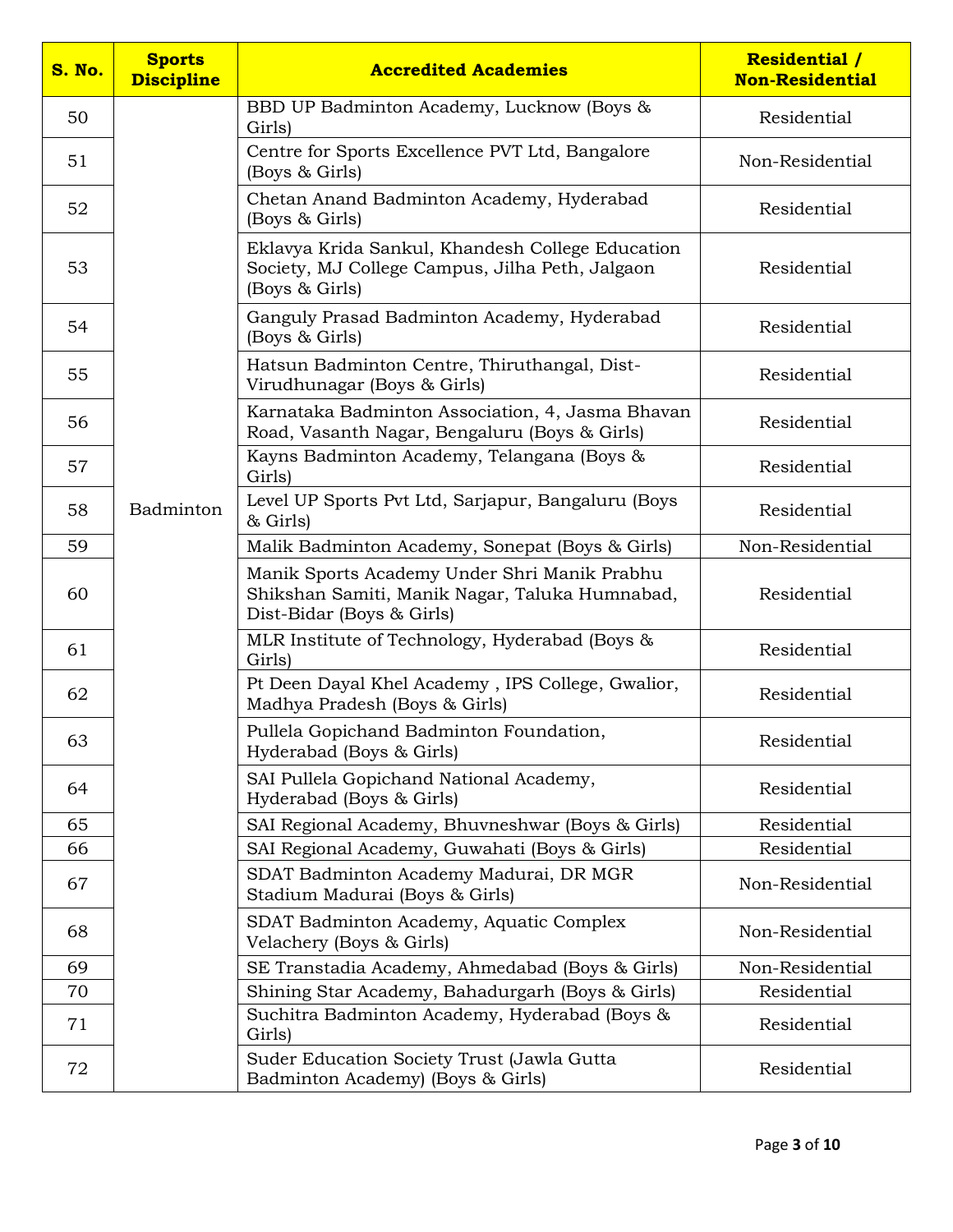| <b>S. No.</b> | <b>Sports</b><br><b>Discipline</b> | <b>Accredited Academies</b>                                                                                                                                                       | <b>Residential /</b><br><b>Non-Residential</b> |
|---------------|------------------------------------|-----------------------------------------------------------------------------------------------------------------------------------------------------------------------------------|------------------------------------------------|
| 73            | Badminton                          | The Thane City & District Badminton Association,<br>Thane (Boys & Girls)                                                                                                          | Non-Residential                                |
| 74            |                                    | Triprayar Sports & Games Association, Thrissur<br>(Boys & Girls)                                                                                                                  | Residential                                    |
| 75            |                                    | United Shuttlers, Delhi (Boys & Girls)                                                                                                                                            | Non-Residential                                |
| 76            |                                    | Yadav Pro Badminton Acadeemy, Bengaluru (Boys<br>& Girls)                                                                                                                         | Residential                                    |
| 77            |                                    | Basketball Federation of India in Association with<br>Karnataka State Basketball Federation, Jayprakash<br>Narayan National Youth Centre, Vidyanagar,<br>Bengaluru (Boys & Girls) | Residential                                    |
| 78            | Basketball                         | Manik Sports Academy Under Shri Manik Prabhu<br>Shikshan Samiti, Manik Nagar, Taluka Humnabad,<br>Dist-Bidar (Boys & Girls)                                                       | Residential                                    |
| 79            |                                    | Motilal Nehru School of Sports, Haryana (Boys &<br>Girls)                                                                                                                         | Residential                                    |
| 80            |                                    | National Basketball Academy, Race Course Road,<br>Indore (Basketball Complex) (Girls)                                                                                             | Residential                                    |
| 81            |                                    | SE Transtadia Academy, Ahmedabad (Boys & Girls)                                                                                                                                   | Non-Residential                                |
| 82            |                                    | Army Sports Institute, Pune (Boys)                                                                                                                                                | Residential                                    |
| 83            |                                    | Dronacharya National Boxing Academy, Churu (Boys<br>& Girls)                                                                                                                      | Non-Residential                                |
| 84            |                                    | Inspire Institute of Sports, Bellary (Boys & Girls)                                                                                                                               | Residential                                    |
| 85            |                                    | Mary Kom Academy, Imphal (Boys & Girls)                                                                                                                                           | Residential                                    |
| 86            |                                    | MP Academy, Bhopal (Boys & Girls)                                                                                                                                                 | Residential                                    |
| 87            |                                    | NCOE Aurangabad (Boys & Girls)                                                                                                                                                    | Residential                                    |
| 88            |                                    | NCOE Bhopal (Boys & Girls)                                                                                                                                                        | Residential                                    |
| 89            | Boxing                             | NCOE Guwahati (Boys & Girls)                                                                                                                                                      | Residential                                    |
| 90            |                                    | NCOE Itanagar (Boys & Girls)                                                                                                                                                      | Residential                                    |
| 91            |                                    | NCOE Rohtak (Boys & Girls)                                                                                                                                                        | Residential                                    |
| 92            |                                    | Punjab State Institute of Sports, Mohali (Boys &<br>Girls)                                                                                                                        | Residential                                    |
| 93            |                                    | Sarita Regional Boxing Academy, Imphal (Boys &<br>Girls)                                                                                                                          | Residential                                    |
| 94            |                                    | Urmila Sports Academy, VILL. Nayangal Bari, Tehsil-<br>Rajgarh, Dist-Churu, Rajasthan (Boys & Girls)                                                                              | Residential                                    |
| 95            |                                    | Composite sports pre-university college, A/P.K.<br>Chandargi (Boys)                                                                                                               | Residential                                    |
| 96            |                                    | Jharkhand State Sports Promotion Society, Mega<br>Sports Complex, Khelgaon, Ranchi (Boys & Girls)                                                                                 | Residential                                    |
| 97            | Cycling                            | NCOE Guwahati (Boys & Girls)                                                                                                                                                      | Residential                                    |
| 98            |                                    | NCOE Imphal (Boys & Girls)                                                                                                                                                        | Residential                                    |
| 99            |                                    | NCOE LNCPE (Boys & Girls)                                                                                                                                                         | Residential                                    |
| 100           |                                    | NCOE Patiala (Boys & Girls)                                                                                                                                                       | Residential                                    |

Page **4** of **10**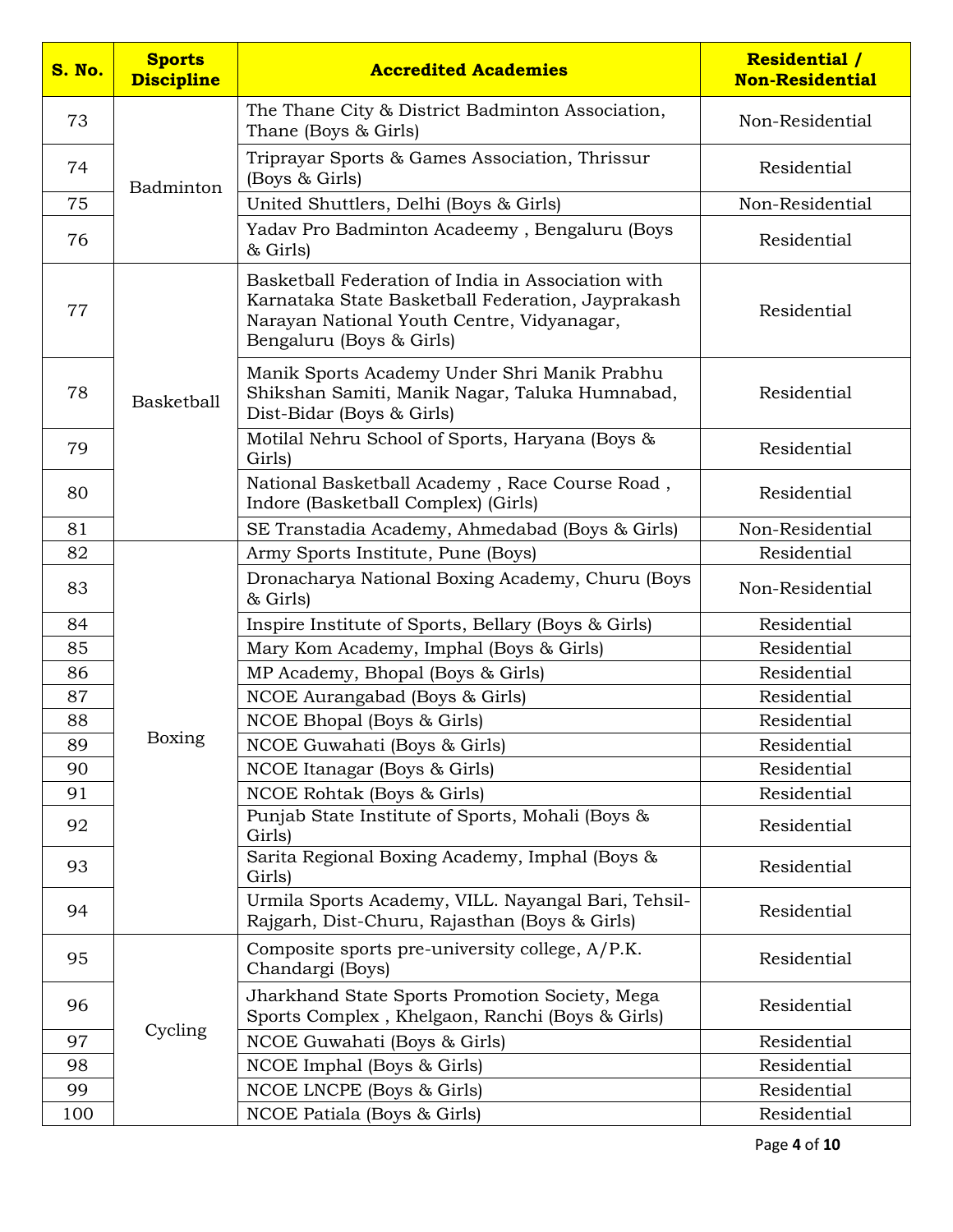| <b>S. No.</b> | <b>Sports</b><br><b>Discipline</b> | <b>Accredited Academies</b>                                                                                          | <b>Residential /</b><br><b>Non-Residential</b> |
|---------------|------------------------------------|----------------------------------------------------------------------------------------------------------------------|------------------------------------------------|
| 101           |                                    | NCOE, IGSC, Delhi (Boys & Girls)                                                                                     | Residential                                    |
| 102           | Cycling                            | SATS Cycling Academy, Osmania University<br>Campus, Tarnaka, Hyderabad (Boys)                                        | Residential                                    |
| 103           |                                    | Army Sports Institute, Pune (Boys)                                                                                   | Residential                                    |
| 104           |                                    | Guru Nanak Dev University, Grant Trunk Road<br>(Boys & Girls)                                                        | Residential                                    |
| 105           |                                    | NCOE Aurangabad (Boys & Girls)                                                                                       | Residential                                    |
| 106           |                                    | NCOE Guwahati (Boys & Girls)                                                                                         | Residential                                    |
| 107           |                                    | NCOE Imphal (Boys & Girls)                                                                                           | Residential                                    |
| 108           |                                    | NCOE LNCPE (Boys & Girls)                                                                                            | Residential                                    |
| 109           |                                    | NCOE Patiala (Boys & Girls)                                                                                          | Residential                                    |
| 110           | Fencing                            | Sanskar Dham Sports Academy, Ahmedabad (Boys<br>& Girls)                                                             | Residential                                    |
| 111           |                                    | SPK Sports Academy of SPK Education trust under<br>SPK Matriculation HR. SEC School, Kadachanallur<br>(Boys & Girls) | Residential                                    |
| 112           |                                    | Sports Authority of Gujarat, Kheda (Boys & Girls)                                                                    | Residential                                    |
| 113           |                                    | Sports Development Authority of Tamil Nadu,<br>Chennai (Boys & Girls)                                                | Non-Residential                                |
| 114           |                                    | MP Academy, Bhopal (Boys & Girls)                                                                                    | Residential                                    |
| 115           |                                    | Aditya School of Sports, Barasat North 24 PGS (Boys<br>& Girls)                                                      | Residential                                    |
| 116           |                                    | Chandigarh Football Academy, Sports Complex<br>Hockey Stadium (Boys)                                                 | Residential                                    |
| 117           |                                    | Hindustan Aeronautics Limited Football Academy,<br>Bengaluru (Boys)                                                  | Residential                                    |
| 118           |                                    | Jharkhand State Sports Promotion Society, Mega<br>Sports Complex, Khelgaon, Hotwar, Ranchi (Boys &<br>Girls)         | Residential                                    |
| 119           | Football                           | Lalji Memorial Omega International School, chennai<br>(Boys & Girls)                                                 | Residential                                    |
| 120           |                                    | Minerva Academy Football Club, Chandigarh (Boys<br>& Girls)                                                          | Residential                                    |
| 121           |                                    | NCOE Guwahati (Boys)                                                                                                 | Non-Residential                                |
| 122           |                                    | NCOE Imphal (Boys & Girls)                                                                                           | Residential                                    |
| 123           |                                    | NCOE LNCPE (Boys)                                                                                                    | Residential                                    |
| 124           |                                    | SE Transtadia Academy, Ahmedabad (Boys & Girls)                                                                      | Non-Residential                                |
| 125           |                                    | SESA Football Academy, Goa (Boys)                                                                                    | Residential                                    |
| 126           |                                    | Th. Birachandra Singh Football Academy, Imphal<br>(Boys & Girls)                                                     | Non-Residential                                |
| 127           | Gymnastics                         | Bhoir Gymkhana, Mumbai (Boys & Girls)                                                                                | Non-Residential                                |
| 128           |                                    | MA Stadium, Jammu (Boys & Girls)                                                                                     | Non-Residential                                |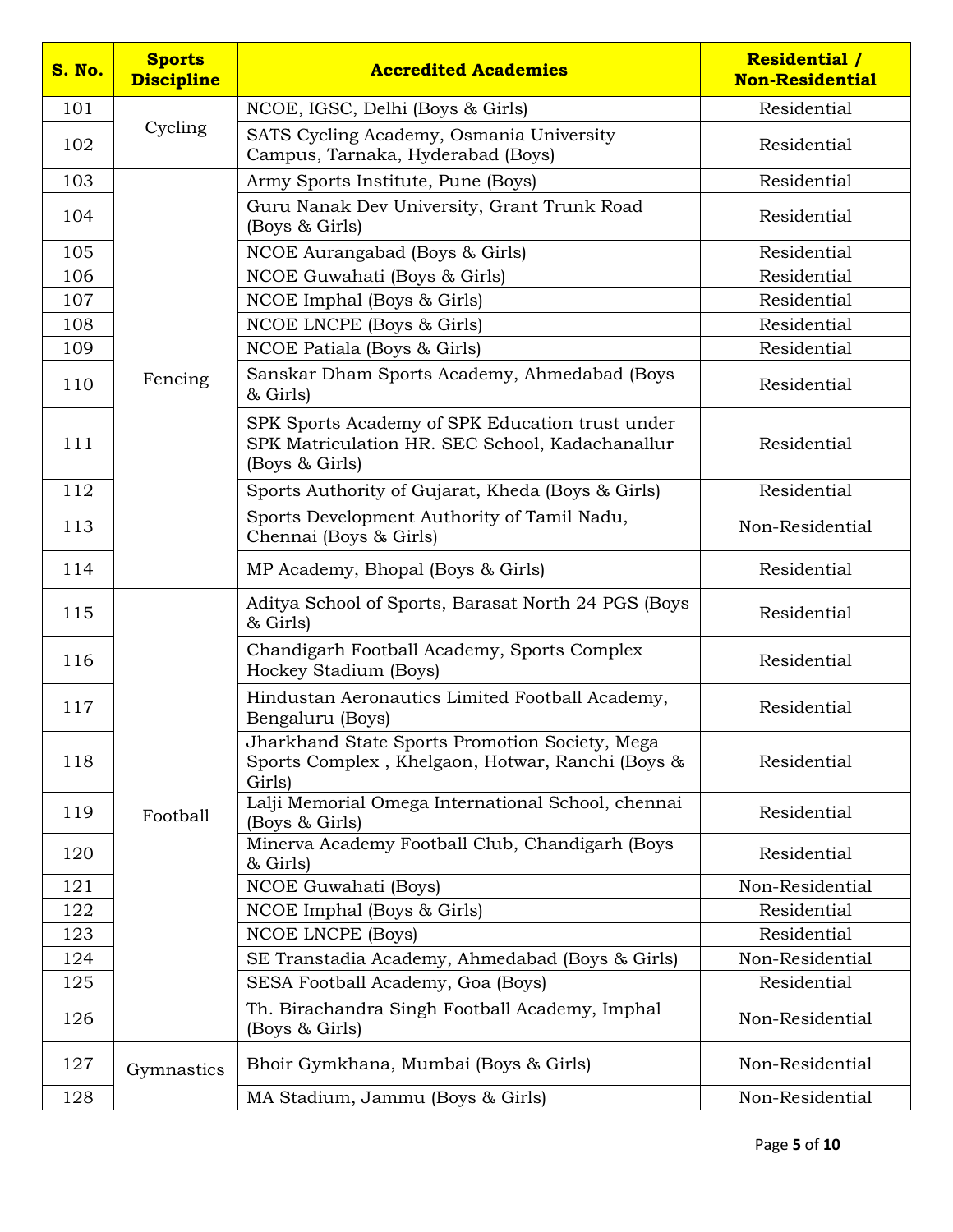| <b>S. No.</b> | <b>Sports</b><br><b>Discipline</b> | <b>Accredited Academies</b>                                                              | <b>Residential /</b><br><b>Non-Residential</b> |
|---------------|------------------------------------|------------------------------------------------------------------------------------------|------------------------------------------------|
| 129           |                                    | National Sports Academy, Khel Gaon, Allahabad<br>(Boys & Girls)                          | Residential                                    |
| 130           |                                    | NCOE Kolkata (Boys & Girls)                                                              | Residential                                    |
| 131           | Gymnastics                         | NCOE, IGSC, Delhi (Boys & Girls)                                                         | Residential                                    |
| 132           |                                    | NCOE, Aurangabad (Boys & Girls)                                                          | Residential                                    |
| 133           |                                    | Shree Hanuman Vyayam Prasarak Mandal, Amravati<br>(Boys & Girls)                         | Residential                                    |
| 134           |                                    | Chandigarh Hockey Academy, Punjab (Boys)                                                 | Residential                                    |
| 135           |                                    | Chhattisgarh Hockey Academy, Raipur,<br>Chhattisgarh (Boys & Girls)                      | Residential                                    |
| 136           |                                    | GHG Khalsa College Gurusar Sadhar, Ludhiana<br>(Boys & Girls)                            | Residential                                    |
| 137           |                                    | Khalsa Hockey Academy, Amritsar (Girls)                                                  | Residential                                    |
| 138           |                                    | MP Academy, Bhopal (Boys)                                                                | Residential                                    |
| 139           |                                    | MP Hockey Academy, Gwalior (Girls)                                                       | Residential                                    |
| 140           |                                    | NCOE Aurangabad (Girls)                                                                  | Residential                                    |
| 141           |                                    | NCOE Bengaluru (Boys & Girls)                                                            | Residential                                    |
| 142           |                                    | NCOE Bhopal (Boys & Girls)                                                               | Residential                                    |
| 143           | Hockey                             | NCOE Imphal (Boys & Girls)                                                               | Residential                                    |
| 144           |                                    | NCOE Kolkata (Girls)                                                                     | Residential                                    |
| 145           |                                    | NCOE Lucknow (Boys & Girls)                                                              | Residential                                    |
| 146           |                                    | NCOE Mumbai (Girls)                                                                      | Residential                                    |
| 147           |                                    | NCOE Patiala (Girls)                                                                     | Residential                                    |
| 148           |                                    | <b>NCOE</b> Sonepat (Boys)                                                               | Residential                                    |
| 149           |                                    | NCOE, MDNS, Delhi (Boys & Girls)                                                         | Residential                                    |
| 150           |                                    | Punjab State Institute of Sports, Mohali (Boys)                                          | Residential                                    |
| 151           |                                    | Sports Development Authority of Tamil Nadu,<br>Egmore, Chennai (Boys & Girls)            | Non-Residential                                |
| 152           |                                    | Sports Hostel Odisha, Kalinga Stadium Complex,<br>Nayapalli, Bhubaneshwar (Boys & Girls) | Residential                                    |
| 153           |                                    | Surjeet Hockey Academy, Jalandhar (Boys)                                                 | Residential                                    |
| 154           |                                    | Inspire Institute of Sports, Bellary (Boys & Girls)                                      | Residential                                    |
| 155           |                                    | KLE Academy of Athletics & Swimming, Nehru<br>Nagar, Belagavi, Karnataka (Boys & Girls)  | Residential                                    |
| 156           |                                    | Krida Probodhini Balewadi, Pune (Boys & Girls)                                           | Residential                                    |
| 157           |                                    | Mayalambi Sports Academy, Imphal (Boys & Girls)                                          | Non-Residential                                |
| 158           |                                    | NCOE Bhopal (Boys & Girls)                                                               | Residential                                    |
| 159           | Judo                               | NCOE Patiala (Boys & Girls)                                                              | Residential                                    |
| 160           |                                    | NCOE Imphal (Boys & Girls)                                                               | Residential                                    |
| 161           |                                    | Punjab State Institute of Sports, Mohali (Boys &<br>Girls)                               | Residential                                    |
| 162           |                                    | Sanskar Dham Sports Academy, Ahmedabad (Boys<br>& Girls)                                 | Residential                                    |
| 163           |                                    | Sports Authority of Gujarat, Kheda (Boys & Girls)                                        | Residential                                    |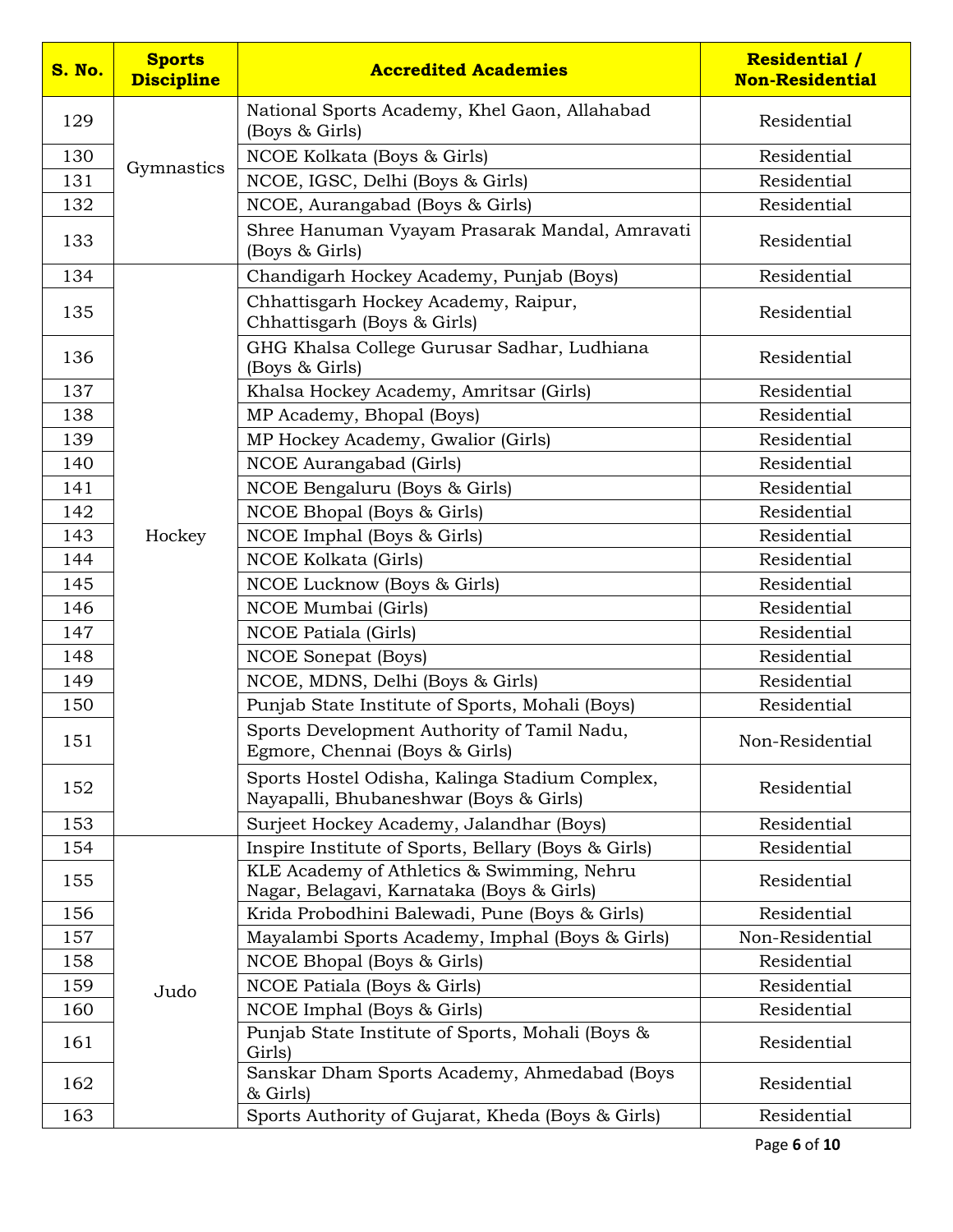| <b>S. No.</b> | <b>Sports</b><br><b>Discipline</b> | <b>Accredited Academies</b>                                                                                           | <b>Residential /</b><br><b>Non-Residential</b> |
|---------------|------------------------------------|-----------------------------------------------------------------------------------------------------------------------|------------------------------------------------|
| 164           |                                    | Arya Kanya Gurukul Sr. Sec. School, Vill Mor Majra<br>Karnal (Girls)                                                  | Residential                                    |
| 165           |                                    | NCOE Dharamshala (Girls)                                                                                              | Residential                                    |
| 166           |                                    | NCOE Gandhinagar (Boys & Girls)                                                                                       | Residential                                    |
| 167           |                                    | NCOE Mumbai (Boys & Girls)                                                                                            | Non-Residential                                |
| 168           | Kabaddi                            | NCOE Sonepat (Boys & Girls)                                                                                           | Residential                                    |
| 169           |                                    | Noida College of Physical Education, Gautm Budda<br>Nagar (Girls)                                                     | Residential                                    |
| 170           |                                    | SPK Sports Academy of SPK Education trust under<br>SPK Matriculation HR. SEC School, Kadachanallur<br>(Boys & Girls)  | Residential                                    |
| 171           | Kho Kho                            | Composite sports pre-university college, A/P.K.<br>Chandargi (Boys)                                                   | Residential                                    |
| 172           |                                    | NCOE Gandhinagar (Girls)                                                                                              | Residential                                    |
| 173           | Para Sports                        | NCOE Gandhinagar (Boys & Girls)                                                                                       | Residential                                    |
| 174           |                                    | Centre for Sports Science, Chennai (Boys & Girls)                                                                     | Residential                                    |
| 175           |                                    | MP Academy, Bhopal (Boys & Girls)                                                                                     | Residential                                    |
| 176           | Rowing                             | NCOE Alleppey (Boys & Girls)                                                                                          | Residential                                    |
| 177           |                                    | NCOE Jagatpur (Boys & Girls)                                                                                          | Residential                                    |
| 178           |                                    | Rowing Academy, Ropar (Boys & Girls)                                                                                  | Residential                                    |
| 179           |                                    | The Bengal Rowing Club, Kolkata (Boys & Girls)                                                                        | Residential                                    |
| 180           |                                    | Aradhana Public School, Shimla (Boys & Girls)                                                                         | Non-Residential                                |
| 181           |                                    | Army Marksmanship Unit, Mhow, Madhya Pradesh<br>(Boys & Girls)                                                        | Residential                                    |
| 182           |                                    | Centre for Sports Science, Chennai (Boys & Girls)                                                                     | Residential                                    |
| 183           |                                    | Dashmesh shooting Academy, Badal (Girls)                                                                              | Residential                                    |
| 184           |                                    | Eklavya Krida Sankul, Khandesh College Education<br>Society, MJ College Campus, Jilha Peth, Jalgaon<br>(Boys & Girls) | Residential                                    |
| 185           | Shooting                           | GHG Khalsa College Gurusar Sadhar, Ludhiana<br>(Boys & Girls)                                                         | Residential                                    |
| 186           |                                    | Gun for Glory Academy, Gachibowli (Boys & Girls)                                                                      | Non-Residential                                |
| 187           |                                    | Gun for Glory Academy, Jabalpur (Boys & Girls)                                                                        | Non-Residential                                |
| 188           |                                    | Gun for Glory Academy, Pune (Boys & Girls)                                                                            | Non-Residential                                |
| 189           |                                    | Jharkhand State Sports Promotion Society, Mega<br>Sports Complex, Khelgaon, Hotwar, Ranchi (Boys &<br>Girls)          | Residential                                    |
| 190           |                                    | Lakshya shooting Club, Mumbai (Boys & Girls)                                                                          | Non-Residential                                |
| 191           |                                    | Manav Rachna Centre of Excellence, Faridabad<br>(Boys & Girls)                                                        | Residential                                    |
| 192           |                                    | MP Academy, Bhopal (Boys & Girls)                                                                                     | Residential                                    |
| 193           |                                    | NCOE, KSSR, Delhi (Boys & Girls)                                                                                      | Residential                                    |
| 194           |                                    | OASES Academy, Jaipur, Rajasthan (Boys & Girls)                                                                       | Non-Residential                                |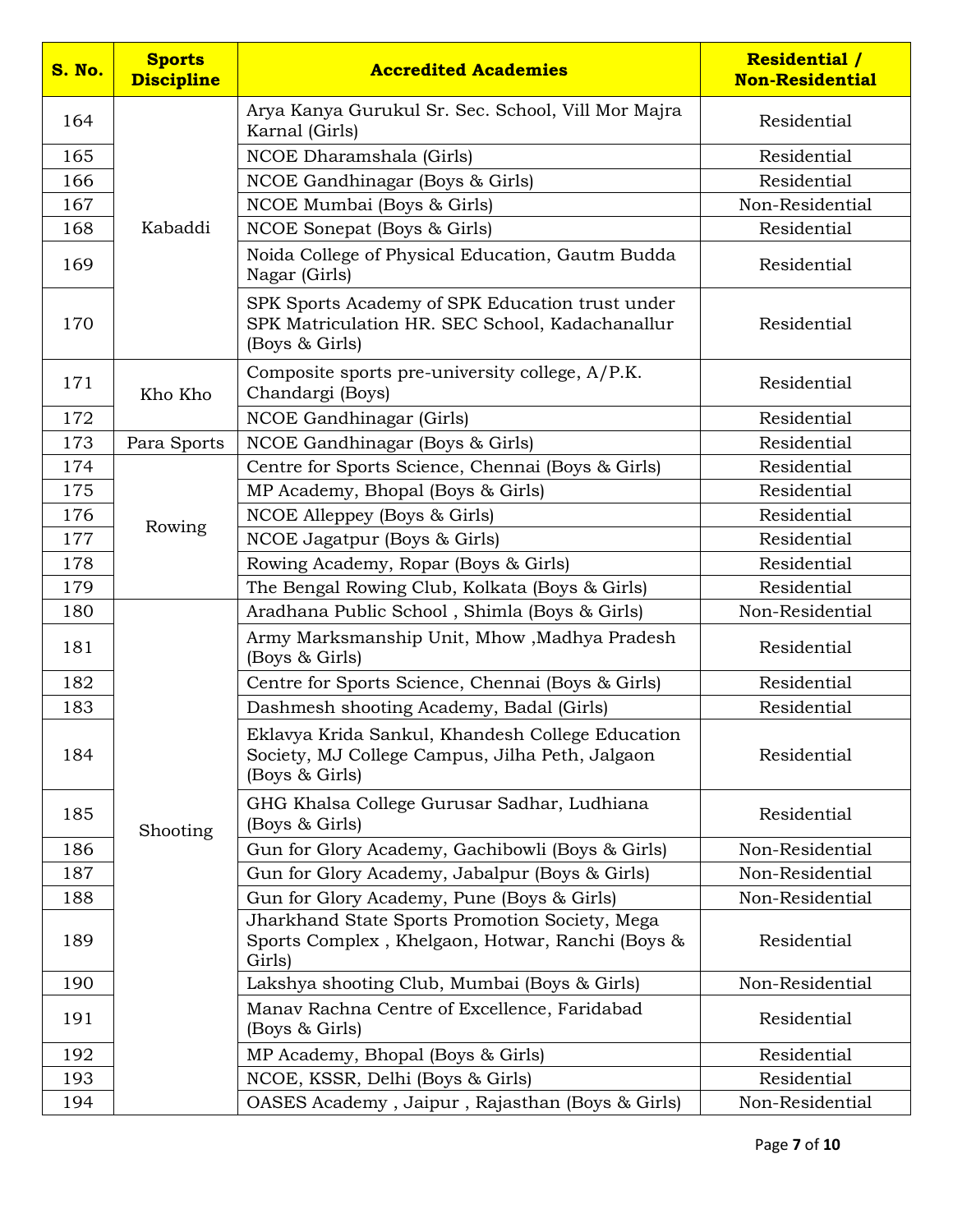| <b>S. No.</b> | <b>Sports</b><br><b>Discipline</b> | <b>Accredited Academies</b>                                                                                                 | <b>Residential /</b><br><b>Non-Residential</b> |
|---------------|------------------------------------|-----------------------------------------------------------------------------------------------------------------------------|------------------------------------------------|
| 195           |                                    | Ronak Pandit Shooting Center Maverick Services<br>Pvt. Ltd, Pune (Boys & Girls)                                             | Non-Residential                                |
| 196           | Shooting                           | Sahibzada Ajit Singh Academy, Roopnagar, Simran<br>Nagar, morinda Road, Roopanagar (Boys & Girls)                           | Residential                                    |
| 197           |                                    | Sanskar Dham Sports Academy, Ahmedabad (Boys<br>& Girls)                                                                    | Residential                                    |
| 198           |                                    | Basavanagudi Aquatic Centre, Bangalore (Boys &<br>Girls)                                                                    | Non-Residential                                |
| 199           |                                    | Centre for Sports Excellence PVT Ltd, Bangalore<br>(Boys & Girls)                                                           | Non-Residential                                |
| 200           |                                    | Eklavya Krida Sankul, Khandesh College Education<br>Society, MJ College Campus, Jilha Peth, Jalgaon<br>(Boys & Girls)       | Residential                                    |
| 201           |                                    | Glenmark Aquatic Foundation, Mumbai (Boys &<br>Girls)                                                                       | Non-Residential                                |
| 202           | Swimming                           | Jharkhand State Sports Promotion Society, Mega<br>Sports Complex, Khelgaon, Hotwar, Ranchi (Boys &<br>Girls)                | Residential                                    |
| 203           |                                    | KLE Academy of Athletics & Swimming, Nehru<br>Nagar, Belagavi, Karnataka (Boys & Girls)                                     | Residential                                    |
| 204           |                                    | Manik Sports Academy Under Shri Manik Prabhu<br>Shikshan Samiti, Manik Nagar, Taluka Humnabad,<br>Dist-Bidar (Boys & Girls) | Residential                                    |
| 205           |                                    | NCOE, Dr. SPMSPC, Delhi (Boys & Girls)                                                                                      | Residential                                    |
| 206           |                                    | Punjab University, Chandigarh (Boys & Girls)                                                                                | Residential                                    |
| 207           |                                    | Shisukunj Swimming Academy, Indore (Boys &<br>Girls)                                                                        | Non-Residential                                |
| 208           |                                    | Anshul Garg Table Tennis Academy (Boys & Girls)                                                                             | Residential                                    |
| 209           |                                    | Delhi Public School, Sonepat (Boys & Girls)                                                                                 | Residential                                    |
| 210           |                                    | India Khelega, Pune (Boys & Girls)                                                                                          | Non-Residential                                |
| 211           |                                    | MLR Institute of Technology, Hyderabad (Boys &<br>Girls)                                                                    | Residential                                    |
| 212           |                                    | NCOE Kolkata (Boys & Girls)                                                                                                 | Residential                                    |
| 213           | Table Tennis                       | Rainbow International School , SAI Extention Centre<br>for TT, V.P.O Kawari, Nargota Bagwan (Boys & Girls)                  | Residential                                    |
| 214           |                                    | Raman TT, Chennai (Boys & Girls)                                                                                            | Residential                                    |
| 215           |                                    | SDAT Table Tennis Academy Madurai, DR MGR<br>Stadium Madurai (Boys & Girls)                                                 | Non-Residential                                |
| 216           |                                    | SE Transtadia Academy, Ahmedabad (Boys & Girls)                                                                             | Non-Residential                                |
| 217           |                                    | Soumyadeep Poulomi Table Tennis Center, Kasba,<br>Kolkata (Boys & Girls)                                                    | Residential                                    |
| 218           |                                    | Sports Development Authority of Tamil Nadu, JNS,<br>Periampet (Boys & Girls)                                                | Non-Residential                                |
| 219           |                                    | Stag Table Tennis Academy, Delhi (Boys & Girls)                                                                             | Non-Residential                                |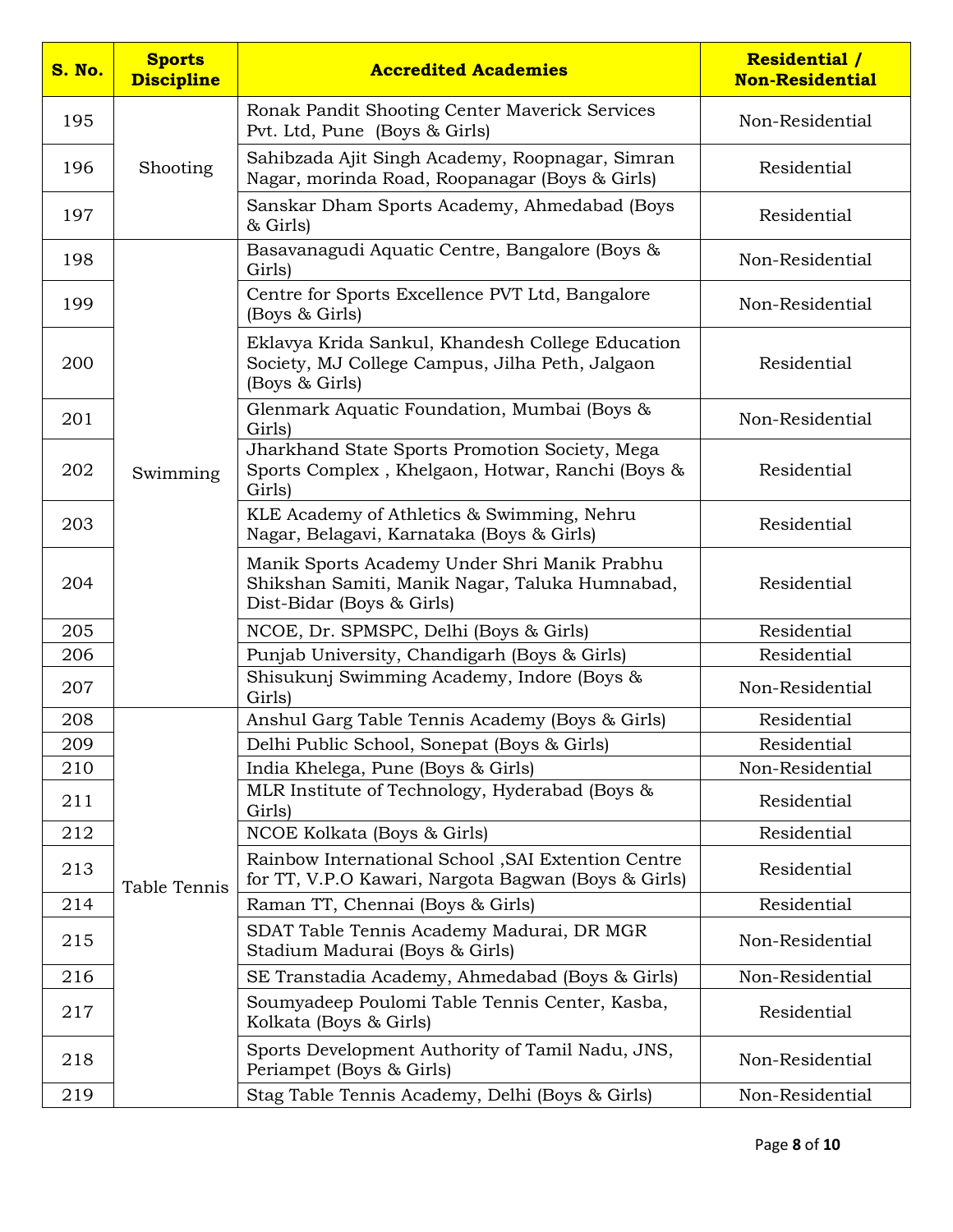| <b>S. No.</b> | <b>Sports</b><br><b>Discipline</b> | <b>Accredited Academies</b>                                                                                    | <b>Residential /</b><br><b>Non-Residential</b> |
|---------------|------------------------------------|----------------------------------------------------------------------------------------------------------------|------------------------------------------------|
| 220           | Table Tennis                       | Table Tennis Foundation TT Academy, Sujan Singhji<br>International School, Delhi (Boys & Girls)                | Residential                                    |
| 221           |                                    | NCOE Dharamshala (Girls)                                                                                       | Residential                                    |
| 222           |                                    | NCOE LNCPE (Boys & Girls)                                                                                      | Residential                                    |
| 223           |                                    | Rajiv Gandhi Indoor Stadium Pathamthitta (Girls),<br>Kerala (Girls)                                            | Residential                                    |
| 224           | Volleyball                         | Shivalik Public School, Mohali (Boys & Girls)                                                                  | Residential                                    |
| 225           |                                    | Sports Authority of Gujarat, Kheda (Boys & Girls)                                                              | Residential                                    |
| 226           |                                    | Triprayar Sports & Games Association, Thrissur<br>(Boys & Girls)                                               | Residential                                    |
| 227           |                                    | Army Sports Institute, Pune (Boys)                                                                             | Residential                                    |
| 228           |                                    | Centre for Sports Science, Chennai (Boys & Girls)                                                              | Residential                                    |
| 229           |                                    | Christ College Irinjalakuda, Thrissure, Kerala (Boys<br>& Girls)                                               | Residential                                    |
| 230           |                                    | Jharkhand State Sports Promotion Society, Mega<br>Sports Complex, Khelgaon, Hotwar, Ranchi (Boys &<br>Girls)   | Residential                                    |
| 231           |                                    | Kalinga Institute of Industrial Technology,<br>Bhubaneswar (Boys & Girls)                                      | Residential                                    |
| 232           |                                    | NCOE Aurangabad (Boys & Girls)                                                                                 | Residential                                    |
| 233           |                                    | NCOE Bengaluru (Boys & Girls)                                                                                  | Residential                                    |
| 234           |                                    | NCOE Imphal (Boys & Girls)                                                                                     | Residential                                    |
| 235           |                                    | NCOE Itanagar (Boys & Girls)                                                                                   | Residential                                    |
| 236           | Weightlifting                      | NCOE Lucknow (Boys & Girls)                                                                                    | Residential                                    |
| 237           |                                    | NCOE Patiala (Boys & Girls)                                                                                    | Residential                                    |
| 238           |                                    | Noida College of Physical Education, Gautm Budda<br>Nagar (Boys & Girls)                                       | Residential                                    |
| 239           |                                    | Rainbow International School, Rainbow Weightlifting<br>Academy, V.P.O Kawari, Nargota Bagwan (Boys &<br>Girls) | Residential                                    |
| 240           |                                    | Sports Development Authority of Tamil Nadu, Vellore<br>(Boys & Girls)                                          | Non-Residential                                |
| 241           |                                    | Sports Hostel Odisha, Kalinga Stadium Complex,<br>Nayapalli, Bhubaneshwar (Boys & Girls)                       | Residential                                    |
| 242           |                                    | Urmila Sports Academy, Rajgarh, Churu, Rajasthan<br>(Boys & Girls)                                             | Residential                                    |
| 243           |                                    | Utkal Karathe School, Bhubaneswar (Boys & Girls)                                                               | Residential                                    |
| 244           |                                    | Army Sports Institute, Pune (Boys)                                                                             | Residential                                    |
| 245           |                                    | Composite sports pre-university college, Belagavi,<br>Karnataka (Boys)                                         | Residential                                    |
| 246           | Wrestling                          | Dev Samaj College For Women, Punjab (Girls)                                                                    | Residential                                    |
| 247           |                                    | Inderawati Charitable Trust, Gurgaon (Boys & Girls)                                                            | Non-Residential                                |
| 248           |                                    | Inspire Institute of Sports, Bellary (Boys & Girls)                                                            | Residential                                    |
| 249           |                                    | Jagjit Wrestling Academy, Jalandhar (Boys & Girls)                                                             | Residential                                    |